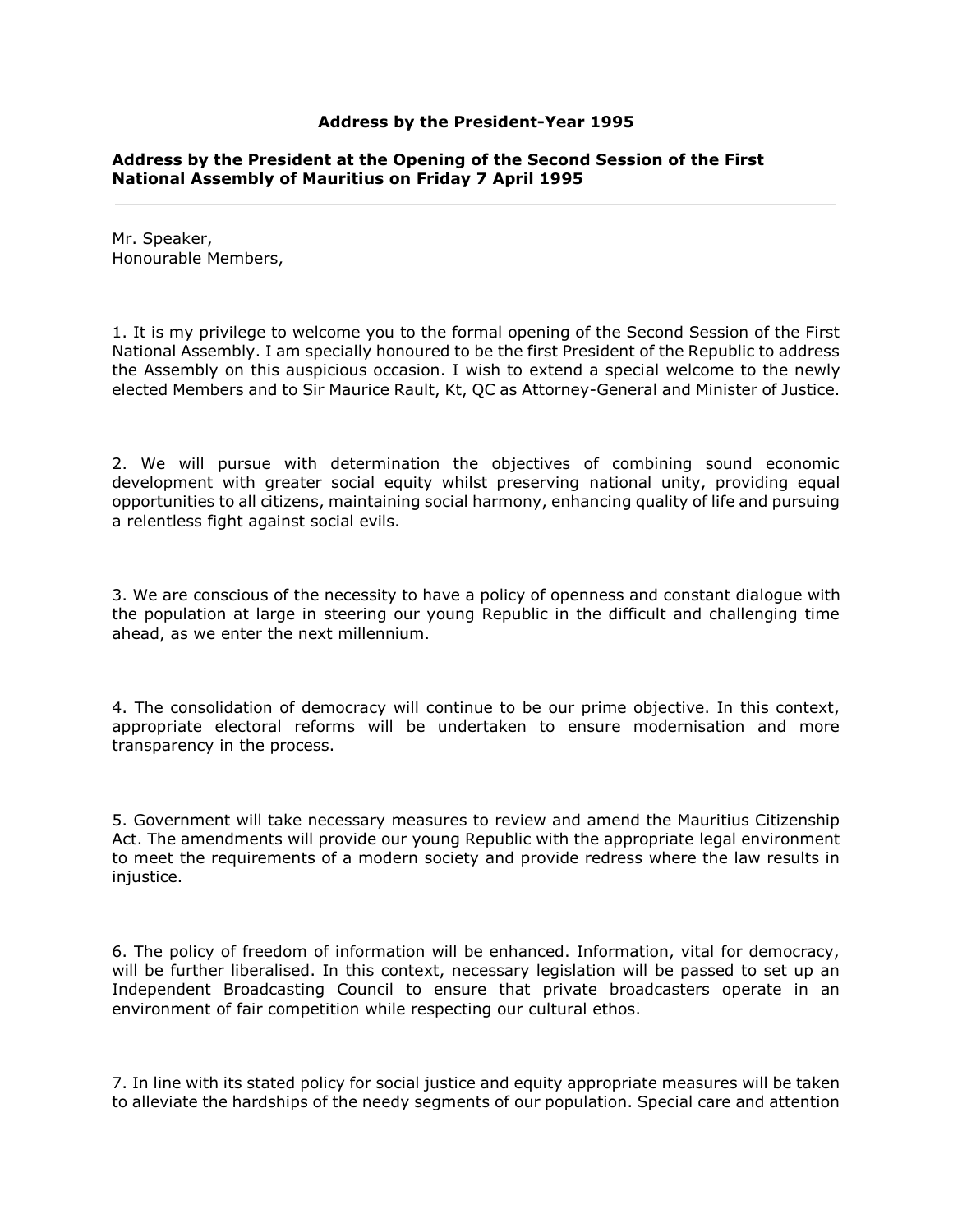will continue to be provided to the elderly, the widows, the disabled and the orphans. Government will pursue its policy of providing free and comprehensive medical services to all the citizens of our country, free education to the young population, "un "toit pour chaque famille", and gainful employment.

8. On the international scene, we will give our entire support for the promotion of greater tolerance among peoples and nations of the world. Government will also continue to consolidate its bilateral relations with our traditional partners and promote further cooperation with other friendly States.

9. Government will intensify its participation in the work and deliberations of the United Nations and its specialised bodies as well as in other international instances such as the Non-Aligned Movement, the Commonwealth, the Francophonie group and the Organization of African Unity. Our prime objective will be to strive for justice, democracy and peace. Government will continue to uphold respect of Human Rights and encourage efforts conducive to good governance, conflict-prevention and achievement of a nuclear-weapon free world, encompassing inter alia, the zone of Africa.

10. We will pursue our diplomatic efforts to uphold our just and legitimate claim on our sovereignty over the Chagos Archipelago and the Tromelin Island.

11. Our diplomacy will step up efforts to promote the economic interest of our country.

12. Government will maintain its commitment to the Indian Ocean Commission and the Common Market for Eastern and Southern Africa while looking forward to become a member of the Southern African Development Community. This will create greater opportunities for intra-regional trade and investment. A programme on Cross-border Initiative involving countries of the Eastern and Southern Africa region is already under way and measures are being taken to promote greater co-operation among countries of the region.

# HONOURABLE MEMBERS

13. It has been a matter of great pride and honour for our country to take a pioneering role in the establishment of the Indian Ocean Rim Association. In this context, Mauritius hosted, last week, a high level meeting that has charted a new course in the modern history of the Indian Ocean. We intend to pursue our efforts on the implementation of this ambitious initiative.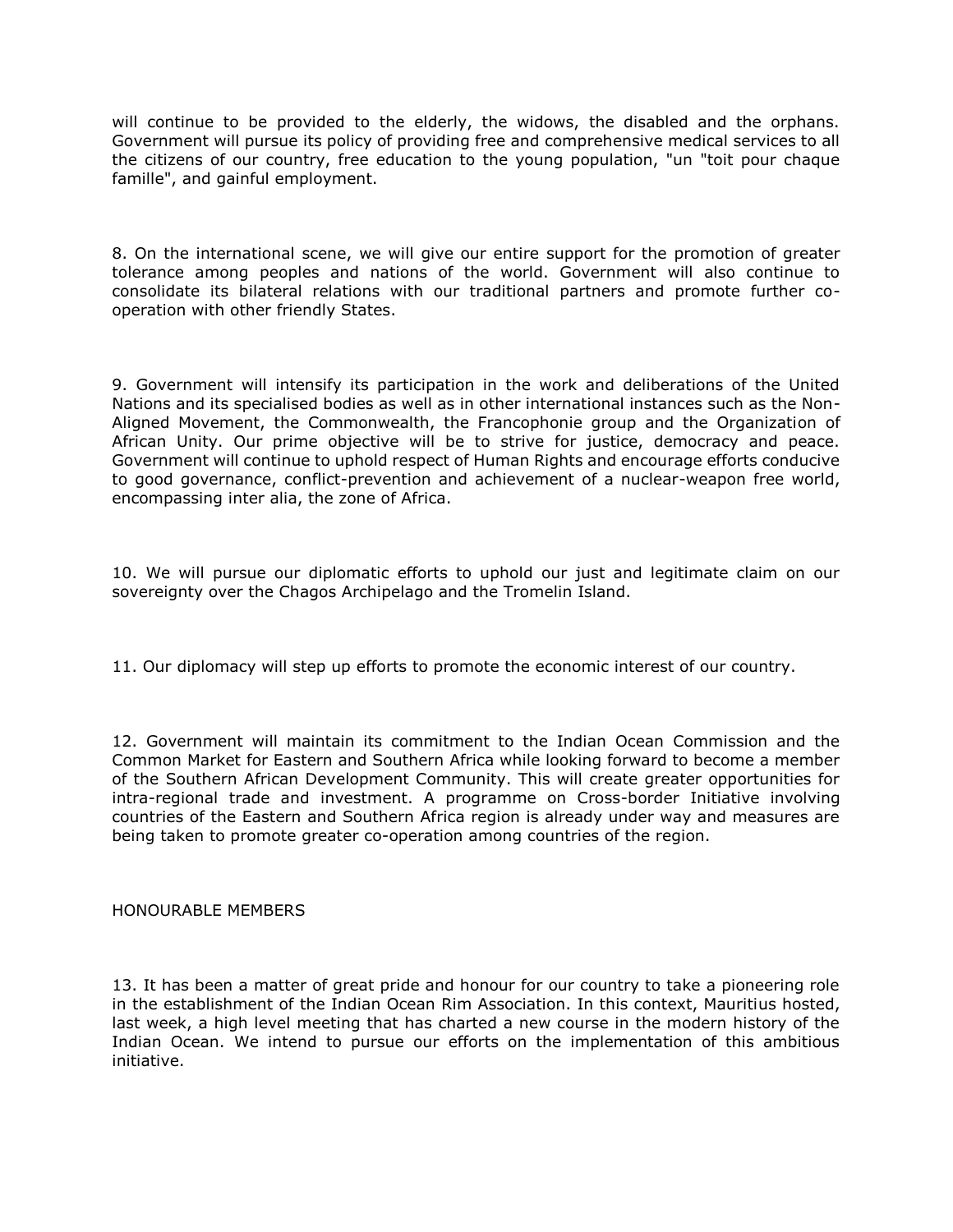14. Government will continue to attach great importance to North-South co-operation more particularly to ACP/EU relations and the Lomé Convention. In this connection, Government is ready to host the signature ceremony of the second Financial Protocol of the Lomé IV Convention.

## HONOURABLE MEMBERS

15. On the domestic front, Government places utmost importance on maintaining a stable macro-economic environment, which is essential for creating confidence and for spurring greater investment, both domestic and foreign. Inflationary pressures have been kept under control and appropriate policy instruments will continue to be directed to bring it further down.

16. In the area of monetary policy, Government will take adequate measures to develop further the financial market. In regard to foreign currency, Honourable Members will recall that we have completely abolished exchange control. Further policies will be directed to foster stability of our currency.

17. Government will continue to modernise, harmonise, and simplify our tax system to meet the requirements of an open, expanding, market-oriented and competitive economy. Measures will be taken to further strengthen fiscal policy to provide a conducive environment for the development of all sectors.

18. Government is attaching vital importance to the development of the Offshore and Freeport sectors as part of its global economic diversification strategy. These new activities will play a catalytic role in integrating Mauritius in the international financial system while promoting our country as a viable regional business hub. Our new policies will now be directed towards the gradual integration of the Offshore sector with the domestic sector. As regards the Freeport, Government is actively establishing the necessary infrastructure to enable operators to handle a much greater volume of business within a fully-fledged warehousing, marketing and distribution centre.

19. With a view to supporting the programme of liberalisation of the economy and democratising the share ownership in public enterprises, Government will continue to open up the equity capital of State-owned enterprises to the general public with priority in allotment to small investors. This will reinforce efforts towards the further development of the capital market and help its integration in the global financial system. Specifically, it will boost activities on the Stock Exchange, which will be called upon to play an increasing role in stimulating savings and investment.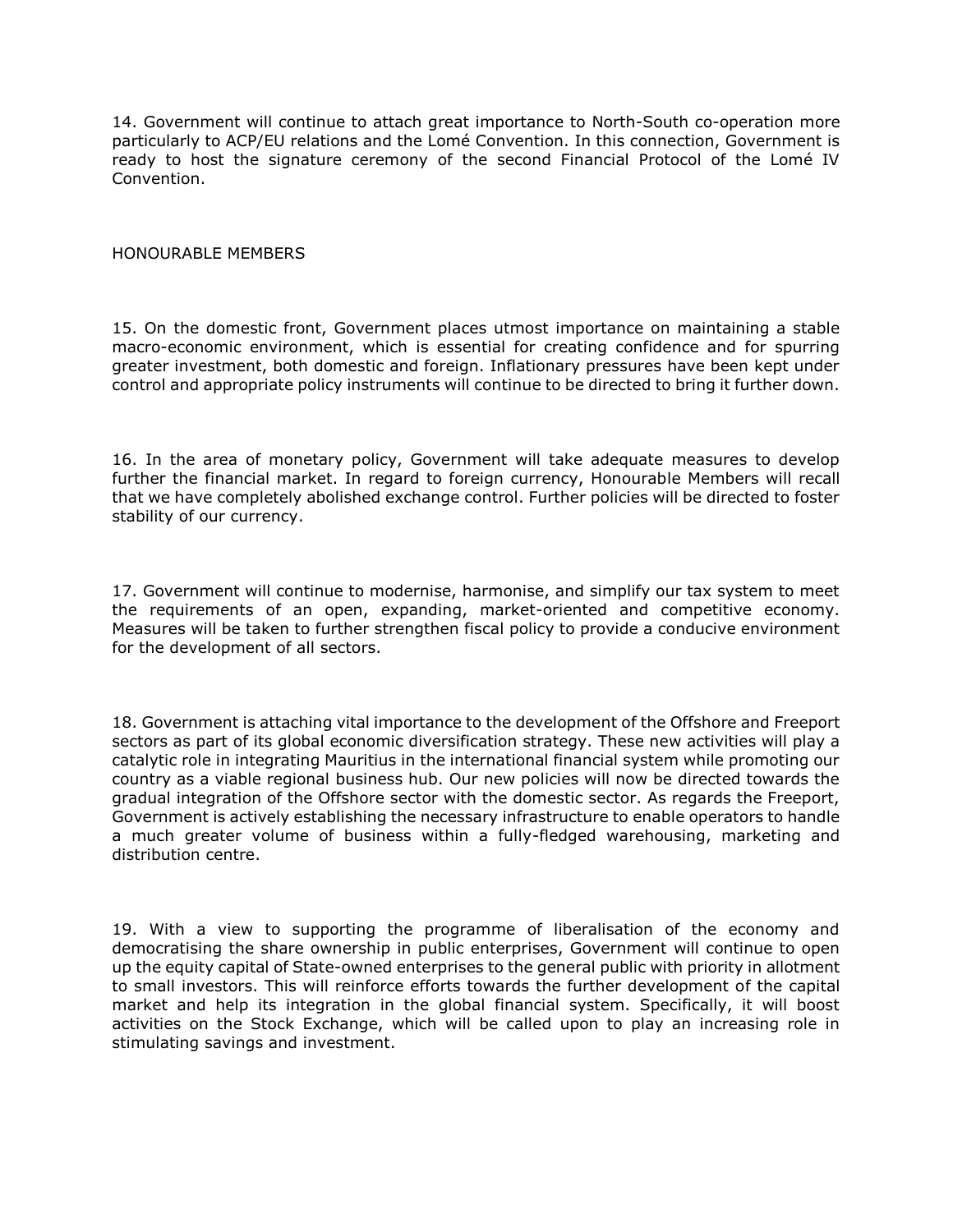20. In this context, Government will introduce inter alia the following bills into the National Assembly: a Financial Services Authority Bill, a Securities and Exchange Bill, a Specialist Financial Institutions Bill and a Foreign Exchange Dealers Bill. A new Companies Bill will also be introduced to provide the basic framework consistent with modern practices in the industrialised countries.

HONOURABLE MEMBERS

21. The emergence of the Information Super Highway will introduce a new dimension to the conduct of future activities. The numerous initiatives taken by Government in Information Technology and Telecommunications will enable Mauritius to tap the opportunities offered by this new environment.

22. Government will thus pursue its objective of moving Mauritius towards an Information based economy and will promote wider use of state of the art technology. Major Information Technology applications in several key departments are being established within the Public Sector.

23. The availability of high-quality telecommunications infrastructure and services is essential for the rapid emergence of competitive information-based economic activities. Government will introduce legislation for a modern and liberal framework to provide for both a world-class telecommunications services and a strengthened regulatory body.

HONOURABLE MEMBERS

24. Our priorities in the agricultural sector are guided by developments in the global trade environment and by our need to respond to these developments through an effective coalition of all partners.

25. Government will continue to evolve new diplomatic initiatives to safeguard our sugar exports. Efforts will be stepped up to ensure the long-term viability of the sugar industry through a strategy of modernisation, diversification and rationalisation.

26. Government will continue to support the vulnerable partners of the sugar industry, especially the small planters and the workers. Regarding the planting community, further action will be taken to foster regrouping, derocking and mechanisation whilst maintaining subsides in respect of key inputs. The activities of the various parastatal bodies serving to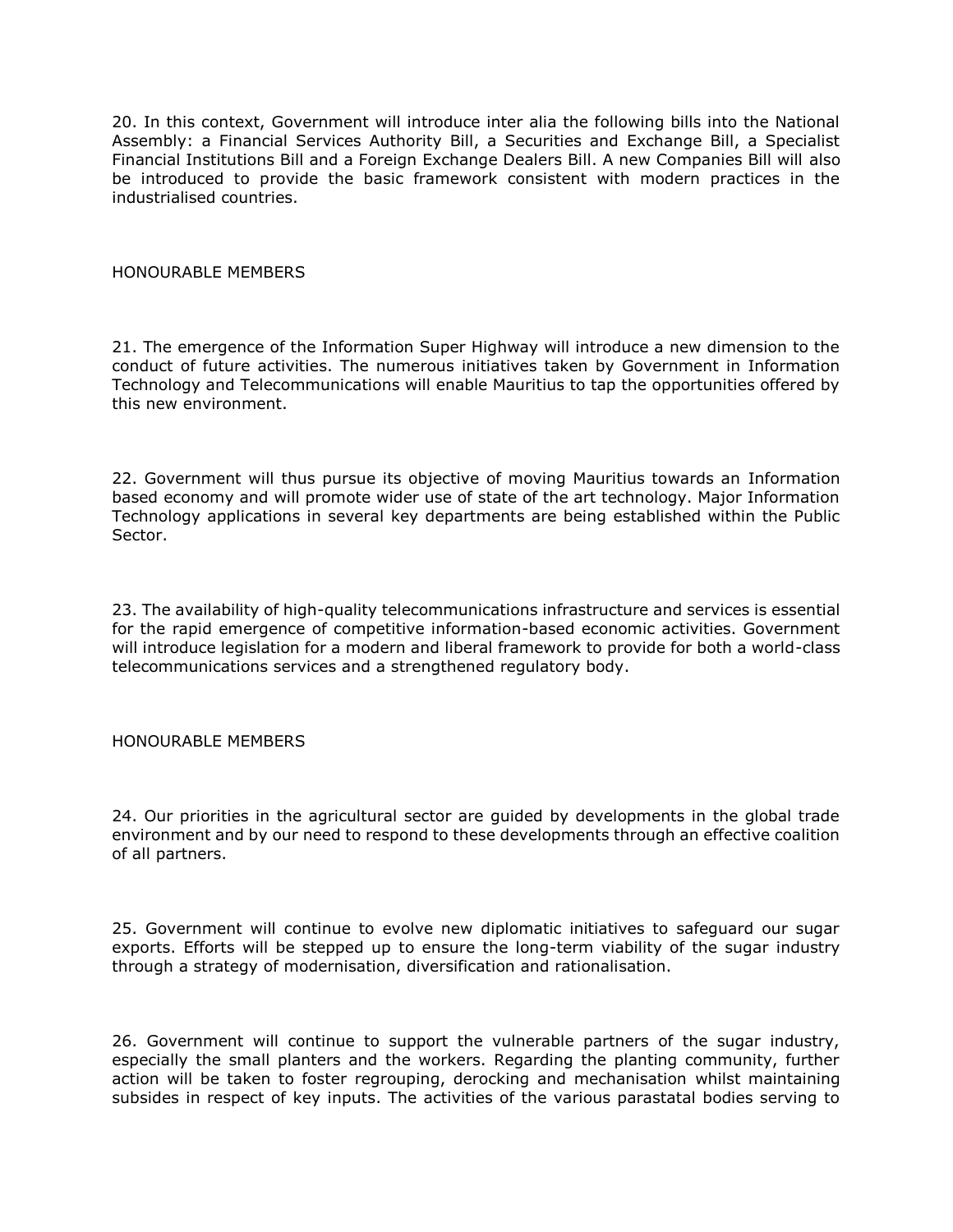small planters will be restructures to render them more effective and customer-geared. The acquisition of shares by small planters and employees in all the sugar milling companies through the Sugar Investment Trust and their representation on the Board of Directors of each milling company are unprecedented initiatives aimed at ushering in a new era of collaboration between millers, planters and employees for the benefit of the industry. Government is also pursuing its efforts towards doing away with the sugar estate camps.

27. A White Paper on Agricultural Diversification will be released shortly to address the structural problems of that sector.

28. Government is implementing a social action plan to enable small tea holders to prepare their land and switch over to other crops like sugarcane, vegetables and fruits or livestock production.

29. To assist small operators in the livestock sector, the existing incentive frameworks being reviewed to facilitate the scaling up of livestock farming into a more remunerative occupation.

HONOURABLE MEMBERS

30. A Fisheries and Marine Resources Bill will be introduced to provide for the conservation, protection and management of our marine resources.

31. Government will pursue its efforts through the recently established British-Mauritian Fisheries Commission for the conservation and sustainable development of fisheries and marine resources of the Chagos Waters. Fishing Agreements with other Indian Ocean countries and organisations will be negotiated with a view to sharing experience in the Fisheries Sector.

32. The setting up of a Fishermen Welfare Fund to cater for the general welfare of Registered Artisanal Professional Fishermen, including Banks Fishermen is being considered.

33. A series of measures will be undertaken to provide better security at sea for our fishermen, such as enlarging the passes to enable safe access to fishermen and providing floating buoys to indicate exact points of exits and entries within the reefs. In order to rationalise wages in the Banks Fishing Sector, a Remuneration Order for Banks Fishermen will be promulgated.

HONOURABLE MEMBERS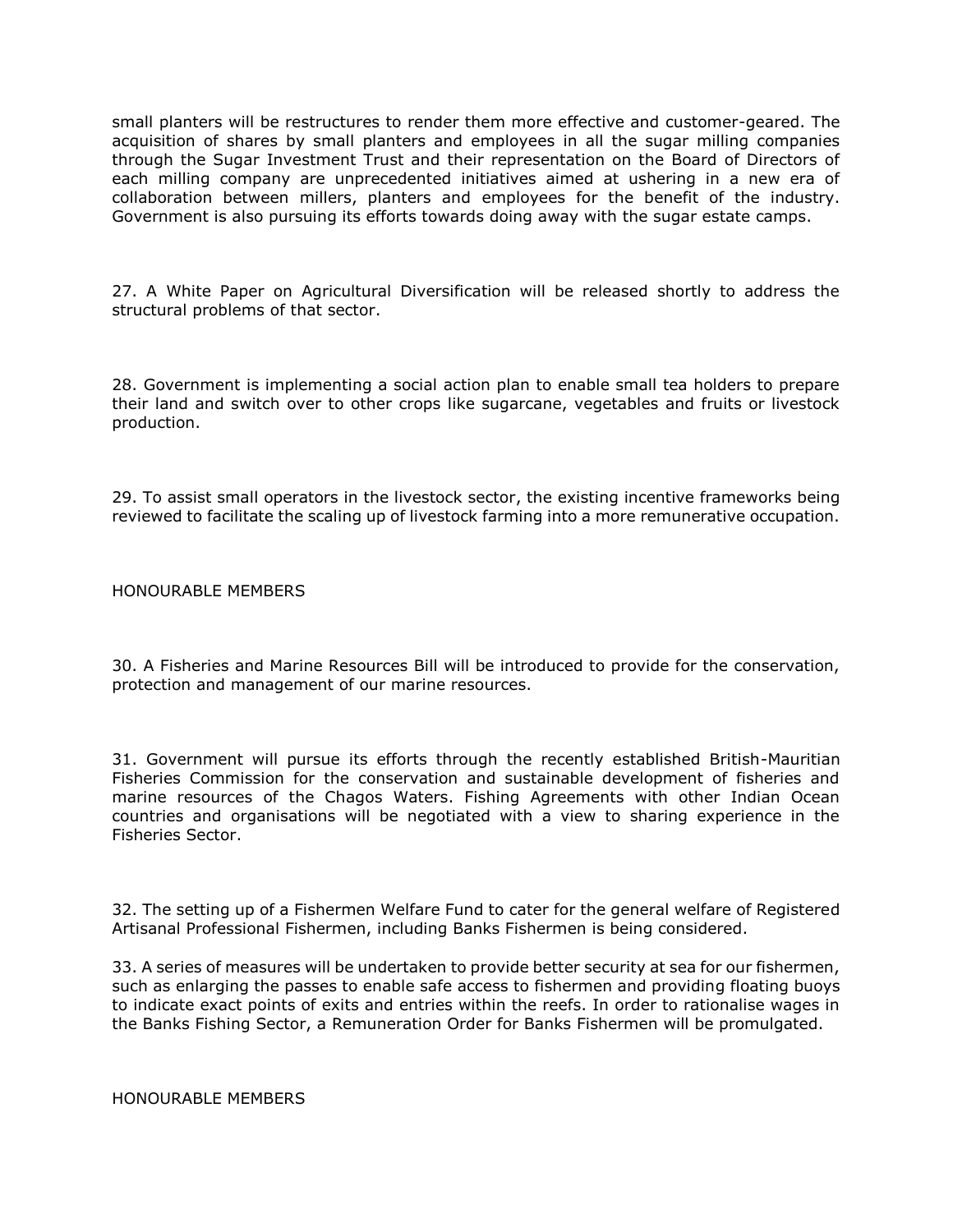34. Government will implement a programme in the co-operative sector to render it more dynamic and effective. In this context, Co-operative Community Centres will be set up throughout the island and Rodrigues.

### HONOURABLE MEMBERS

35. In the industrial sector, the main challenge in the post GATT period is the need to remain competitive in the world market. We will pursue forcefully our strategy for the consolidation and modernisation of existing industries and the diversification of the industrial base. Special efforts will be made to accelerate the integration of the EPZ and non-EPZ sectors.

36. Government fully conscious that the continued success of our manufacturing sector rests heavily on pivotal elements such as production re-engineering, productivity improvement, quality, creativity and design. In the same context, institutional support for enhancing technology diffusion will be strengthened High priority is being given to the established of an effective national quality assurance programme to encourage enterprises to adopt ISO 9000 standards.

37. Diversification into higher technology and more capital intensive industries will remain a priority. The whole business environment including access to finance will be reviewed to make it more investor friendly.

38. To promote market diversification. MEDIA will explore the market potential arising from changes occurring in the European Community and the Eastern and Central Europe. Efforts to tap markets of the countries in the COMESA region are also being stepped up through the establishment of liaison offices in selected African countries.

39. Integration of small and medium enterprises will be facilitated by the establishment of a Sub-contracting Exchange Centre which will develop inter-industry linkages by inducing large enterprises to source inputs from small and medium firms.

HONOURABLE MEMBERS

40. As regards tourism, we will continue to promote Mauritius as an up-market, selective destination as this is the best option for maintaining the long-term sustainability of that industry. Our strategy will be based on the development of quality products and services, the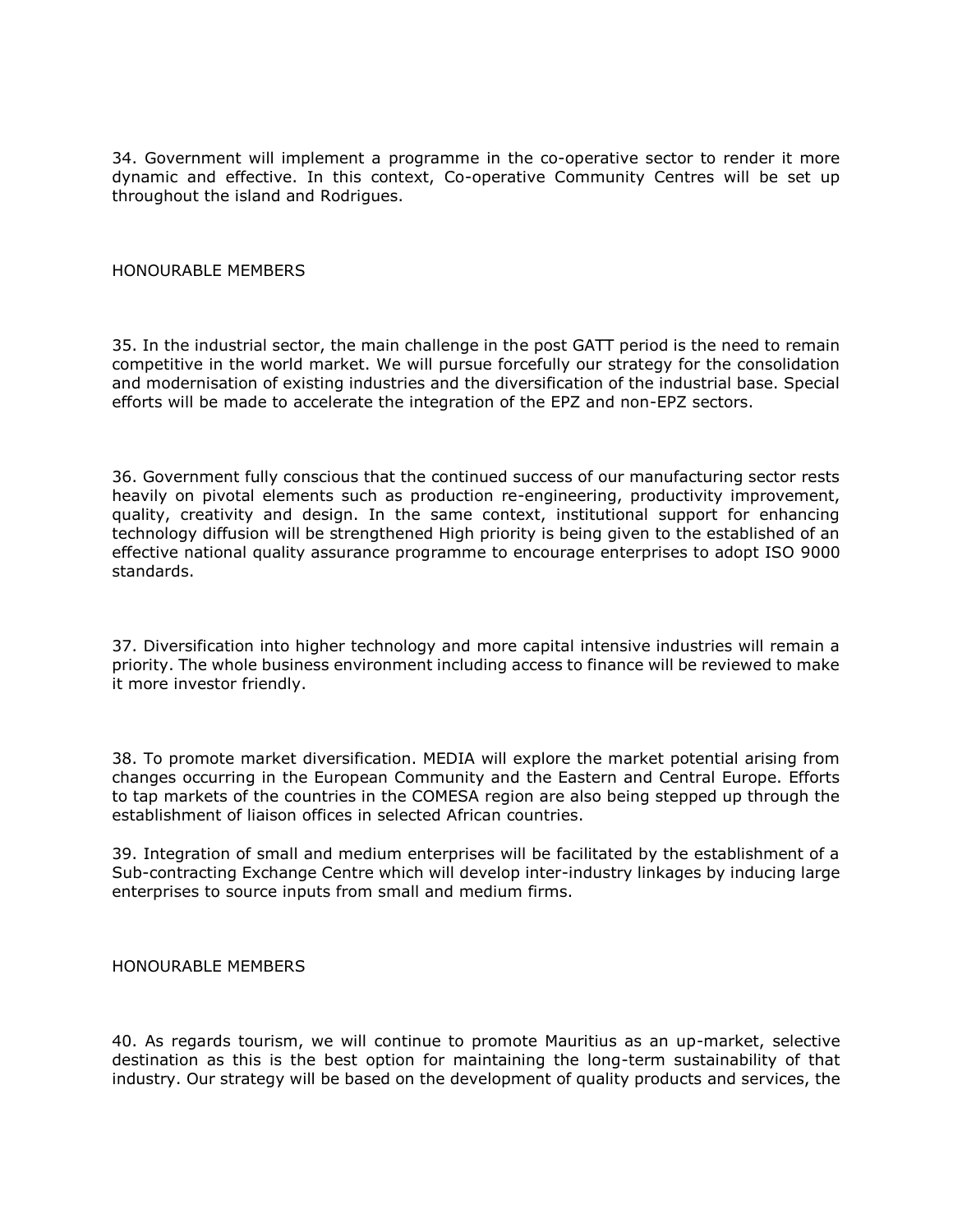preservation and enhancement of our environmental resources, safeguarding the moral and cultural values of our people and the achievement of excellence in all tourism operations.

41. To keep abreast of changes taking place on the international scene, steps will be taken to diversify our tourism product base, by giving particular attention to the development of inland ecotourism facilities which blend harmoniously with the natural surroundings.

42. Development in identified coastal tourist zones will be monitored more effectively. Planning controls will be strengthened to ensure that all developments satisfy standards that are in line with the image of Mauritius as an up-market destination.

43. Government will take steps to enrich the tourist experience through the promotion of our history and culture. Moreover, with a view to increasing tourist spending, additional duty-free shopping facilities will be made available. The National Handicraft Centre will continue to provide support services to our artisans.

44. 1995 has been declared the International Year of the Traveller by the World Customs Organisation. This Opportunity will be seized to sensitise our tourism service providers in the Public and Private Sectors on the need of providing customer-oriented services of the highest level.

45. To enable the Mauritian community to participate and benefit from tourism development and ensure high quality products and services, steps will be taken for bungalows which are rented out to tourists, to be given adequate promotional support, where they meet the exigencies of a high-class destination.

46. A new entity will be set up to implement an appropriate Information Technology based central hotel reservation system as well as a destination and market information data base.

HONOURABLE MEMBERS

47. In line with the objective to enhance port productivity and efficiency and to facilitate the emergence of the port of Port Louis as a regional trade centre and transshipment base, a number of studies have recently been carried out. Based on the findings of these studies, Government will draw up a detailed and comprehensive port modernisation programme, which will integrate the social and human element.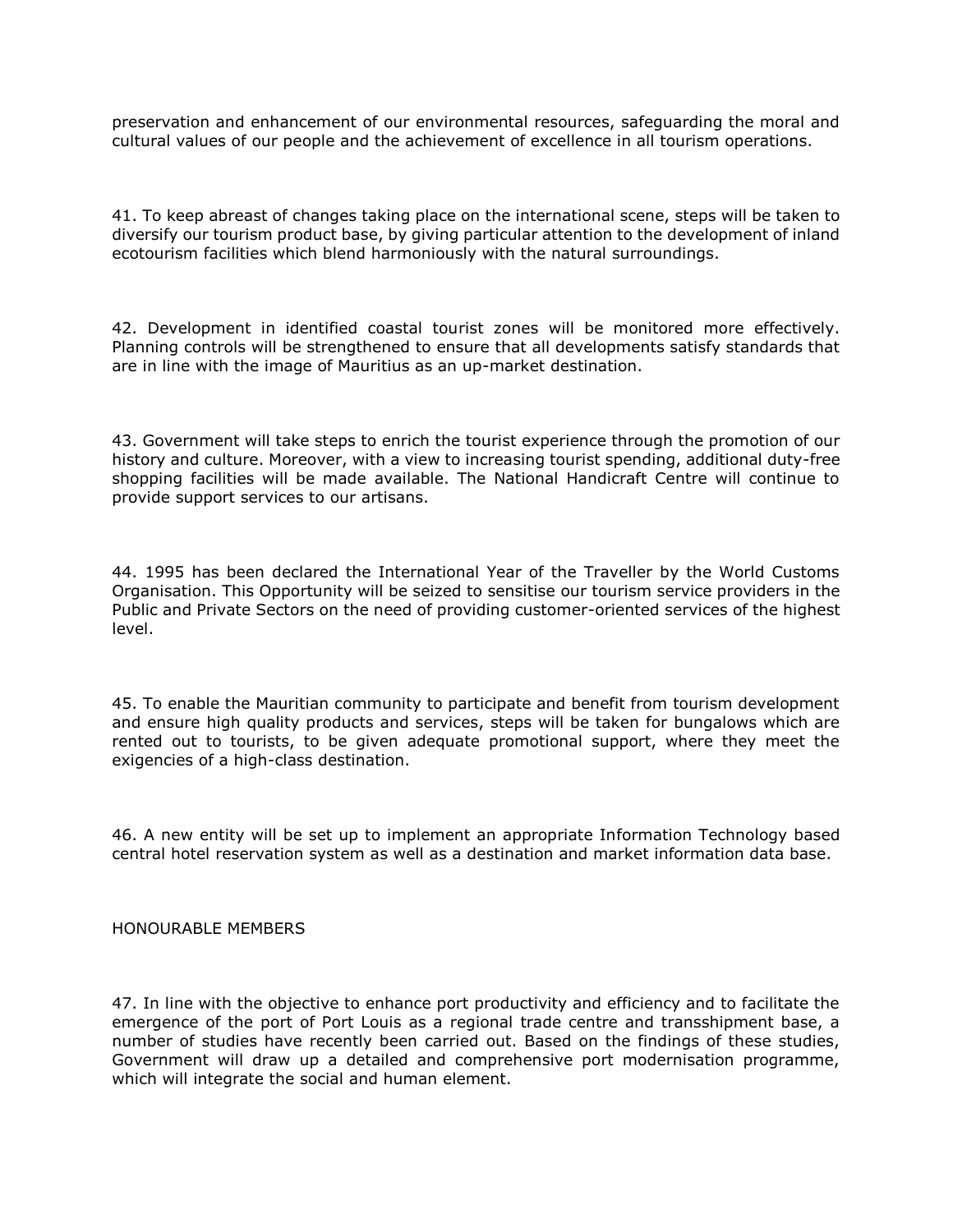48. The role and functions of the Mauritius Marine Authority will be redefined. It will be the sole port and maritime authority in the country in addition to performing the functions of a landlord port. The Ports Act of 1973 will be modified accordingly.

49. Government will review the role and functions of the Cargo Handling Corporation. It will be encouraged to become a full-fledged port operator in its own right.

50. The modernisation of the port infrastructure will include the construction of a new container terminal, an oil terminal, container parks and related buildings, internal road network, acquisition of necessary equipment, and the setting up of a new cement terminal with a shore-based unloading system. Negotiations will shortly begin with international financing agencies to secure necessary funding for the programme.

51. Government will expand and modernise the airport infrastructure to cope with the everincreasing air traffic and to handle the new generation of aircraft. New developments will include extension of the passenger terminal, the runway and the apron. An Area Control Centre will be set up to exercise better air traffic control over an extended zone within the Air Flight Information Region.

52. A new institutional framework has been created to deal with diverse civil aviation issues in an integrated manner. Key organisation of the new institutional arrangements include the Civil Aviation Department, the Airport Development Corporation and the Airport Management Services Ltd. Government will provide the three agencies with the necessary means to discharge their functions in a cost-effective way.

### HONOURABLE MEMBERS

53. With the intensification of activities in the building infrastructure, the risk of hazardous fires is on the increase. Government, therefore, intends to provide the fire service with additional sophisticated equipment. Government will also embark on a project of constructing six additional fire stations. The first one to be ready around January 1996 will be situated at the Coromandel Industrial Zone. Government will introduce a Fire Services (Amendment) Bill for the merger of the Port Louis Fire Brigade with the Government Fire Services.

HONOURABLE MEMBERS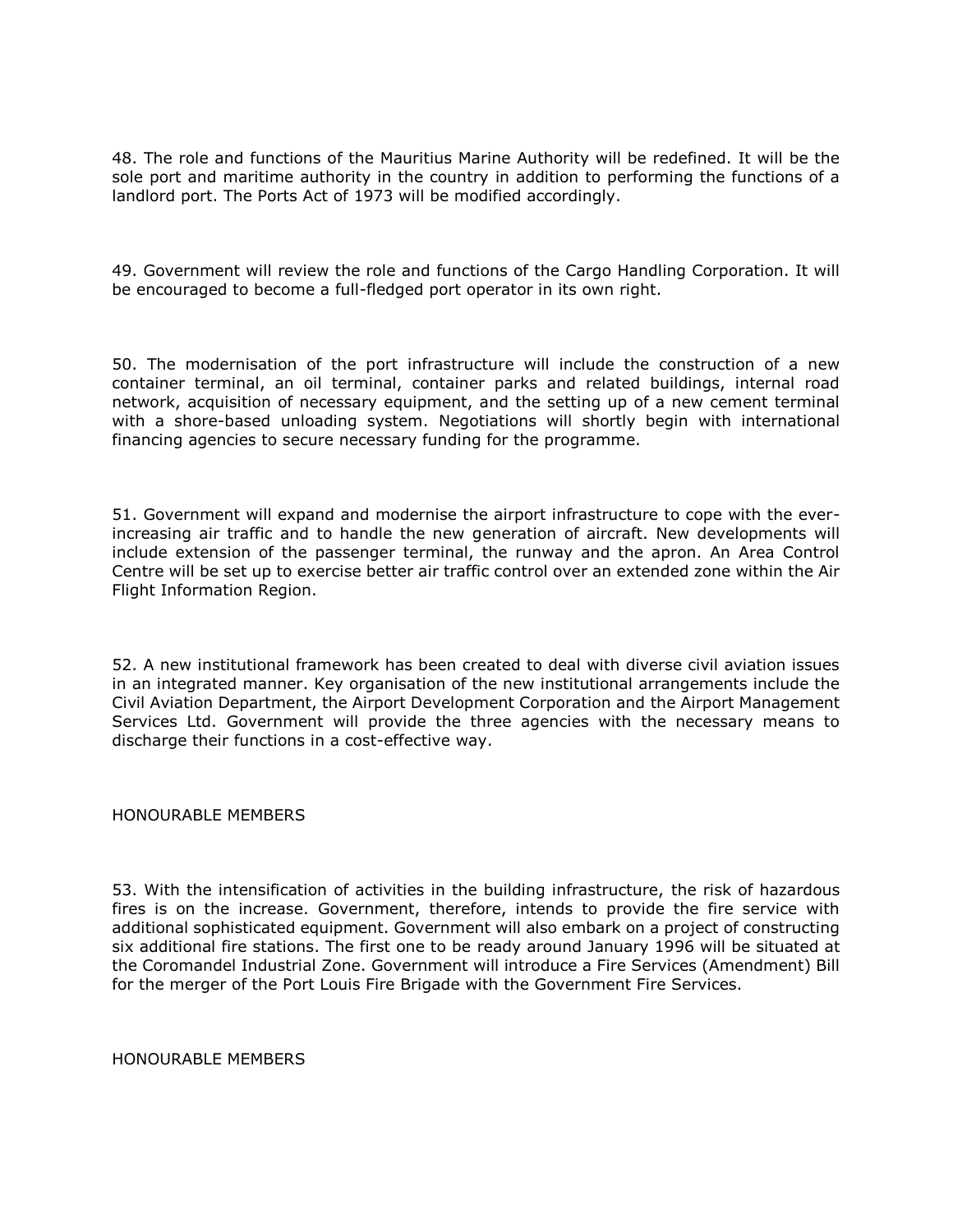54. Government will encourage greater private sector participation in the generation of electricity with emphasis on utilization of local and renewable sources of energy, in particular, bagasse. Such an approach is guided by our national interest to optimise the use of local sources of energy. Medium and long term projection of our power and electricity requirement will be formulated so that timely and least cost investment could be effected. Massive investment especially in respect of the Fort George extension is currently being made to meet the future electricity demand of our country.

## HONOURABLE MEMBERS

55. Government will continue to ensure that competing demands for water from the various sectors of the economy are met at reasonable cost. The recently set up National Water Commission will develop medium-and-long term strategies to address the issues of water management as the country is moving towards a water stressed economy. Additional resources will be harnessed, through the construction of new dams and increasing the storage capacity of existing ones to improve surface water availability. Plans for the construction of the Midlands Dam are at an advanced stage. Efforts to reduce leakages in the water networks will be actively pursued through application of novel technologies.

56. Government will endeavour to provide treated water according to international standards. Within the ambit of these objectives, major investments are envisaged in order to increase and improve treatment capacity and rehabilitate water distribution networks.

## HONOURABLE MEMBERS

57. Government will pursue its road improvement programme. In this context, the Third Highway Project which consists of upgrading the main road between Rose Hill and Providence and the reconstruction of the Reduit roundabout will be undertaken.

58. In accordance with the recommendations of the National Physical Development Plan, studies will be carried out for the construction of a new road network, namely the Northern Tourist Zone Roads, the Goodlands and the Central Flacq bypass.

59. A feasibility study will be carried out for the construction of a new road from Belle Mare to Mahebourg and for the construction of a bridge at Maconde.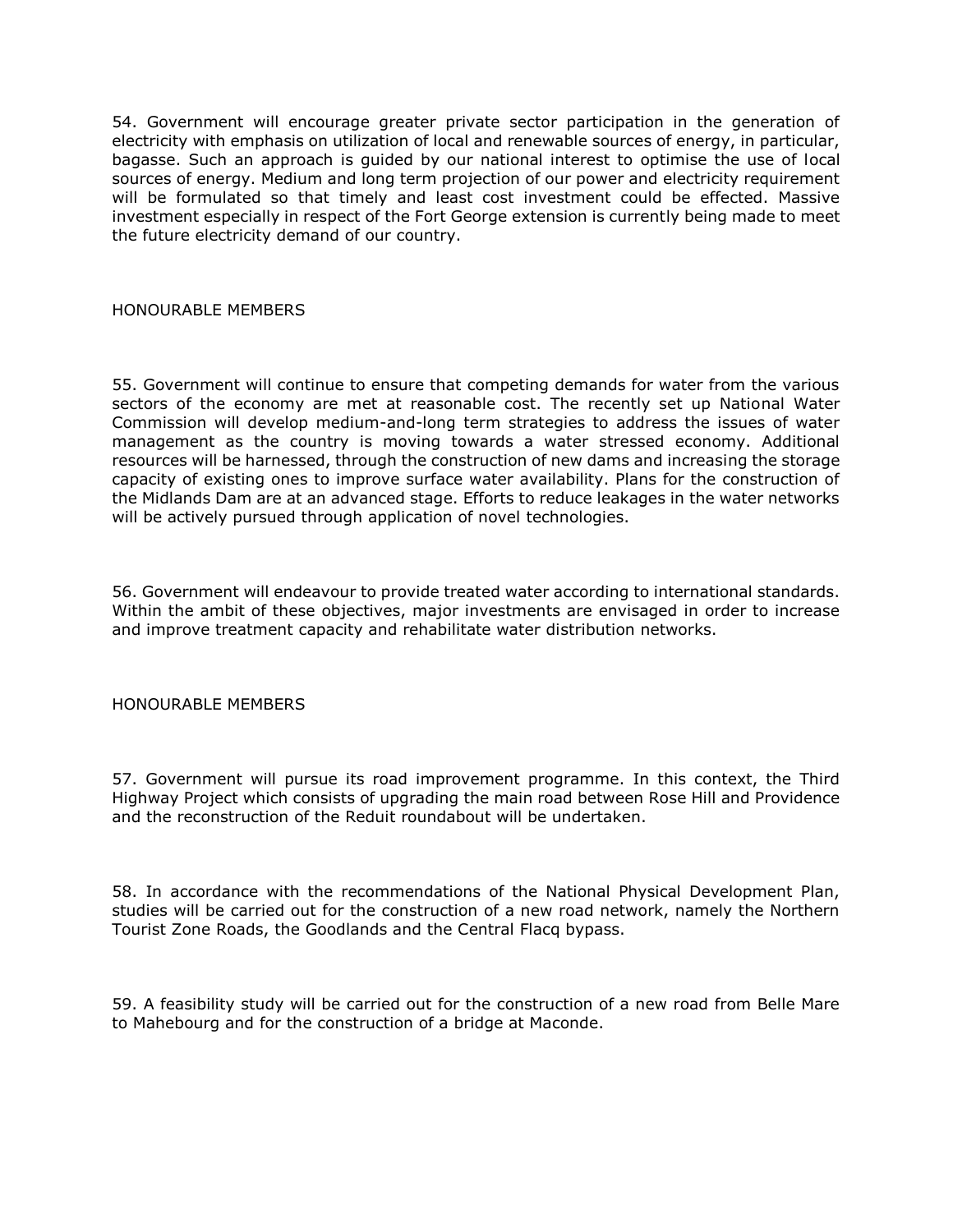60. The Coleville Deverell Bridge along the Motorway will be widened to allow the free flow of traffic following the construction of the Crawler lane.

61. Government proposes to reorganise the National Transport Authority to make it more responsive to future needs and challenges and in this context, the Road Traffic Act will be reviewed.

62. Conscious of the fact that the present system of road transport will not be able to cope with the demand in the long run, and that the process of economic development cannot be sustained without an efficient transport system. Government is currently studying the various options and will take a decision shortly.

#### HONOURABLE MEMBERS

63. In the relentless fight against fraud and corruption, an Anti-Corruption Tribunal has been set up. Government will provide all the necessary additional resources to the Tribunal to strengthen its capacity with a view to discharging its statutory functions speedily and efficiently.

64. The Civil Service will be provided with the necessary means to enable it to act as a catalyst for change. The restructure of the Public Service will be pursued with renewed vigour. The Institute of Public Administration and Management will become operational soon. A series of measures will be implemented in the Service with a view to increasing productivity. These changes will be geared to turn the Public Service into a cost-effective, efficient and customeroriented organisation responsive to the needs of the nation. In line with the above philosophy, Government has set up a task force to reappraise the "raison d'être", objectives and mode of functioning of para-statal organizations, including State-controlled public sector enterprises.

65. Government has launched a programme for the procurement and management of assets in the public sector. A Central Tender Board has been set up as a new institution, based on the principles of transparency and good governance with duties and responsibilities to approve contracts for Ministries, Departments, Local Authorities, Para-statals and Government-owned companies.

66. A Public Complaints Bureau will be set up to ensure that all complaints received from the public on Government administrative actions and on the conduct of public officers are dealt with promptly. A code of Ethics will be published to supplement the existing rules and regulations for the conduct of Public Service business.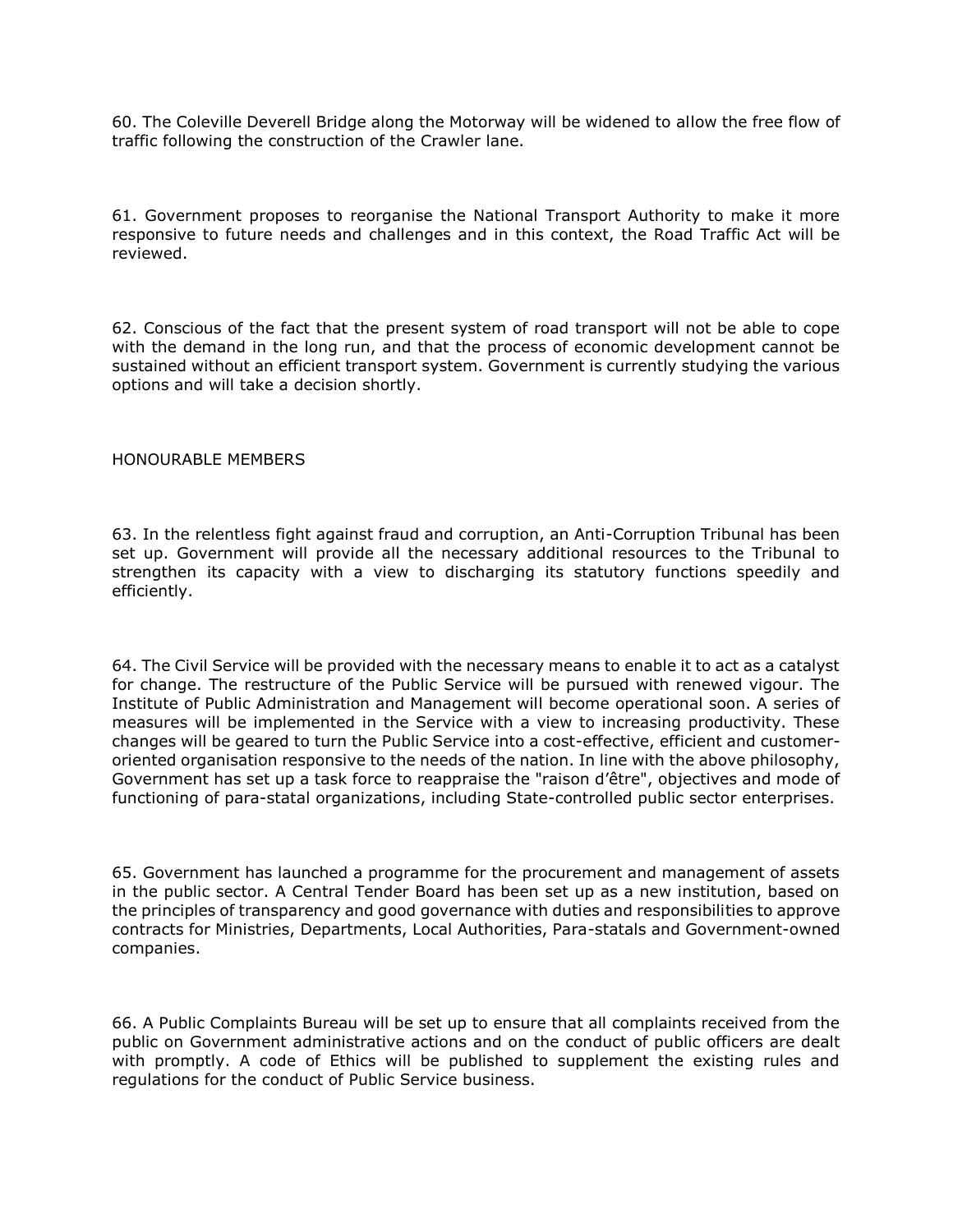67. Fraud and Corruption are not the monopoly of any particular sector. They permeate the whole of our society and have therefore to be fought at all levels and by all sectors including the private sector.

68. A project to rationalise the management of land information by various Government agencies that would provide for effective decision making on land use will be implemented soon.

69. Government will review existing legislation to enhance the functioning capabilities of local authorities.

### HONOURABLE MEMBERS

70. Education is a basic human right on which depends among other things economic progress, social peace, democracy and cultural understanding. We will, therefore, continue with our effort to reduce inequalities, improve access to educational and enhance the quality and relevance of education.

71. Government is committed to the development of education and will continue to invest in the implementation of the Master Plan with the participation and collaboration of all the educational partners. A major review of the implementation will be carried out this year to evaluate progress, identify difficulties and adapt the Plan to the changing circumstances and needs.

72. In this context, a report on the restructure of the Secondary School System has recently been published. This Report proposes the eventual elimination of the ranking system at CPE level and the regionalisation of admission to secondary schools. Government will provide full opportunities for a national debate on this issue.

73. In order to improve access to higher quality education, the number of seats in secondary schools will be significantly increased with the construction of six new State Secondary Schools, the extension and renovation of 22 existing ones, and the upgrading of the private secondary schools through government grants and loans.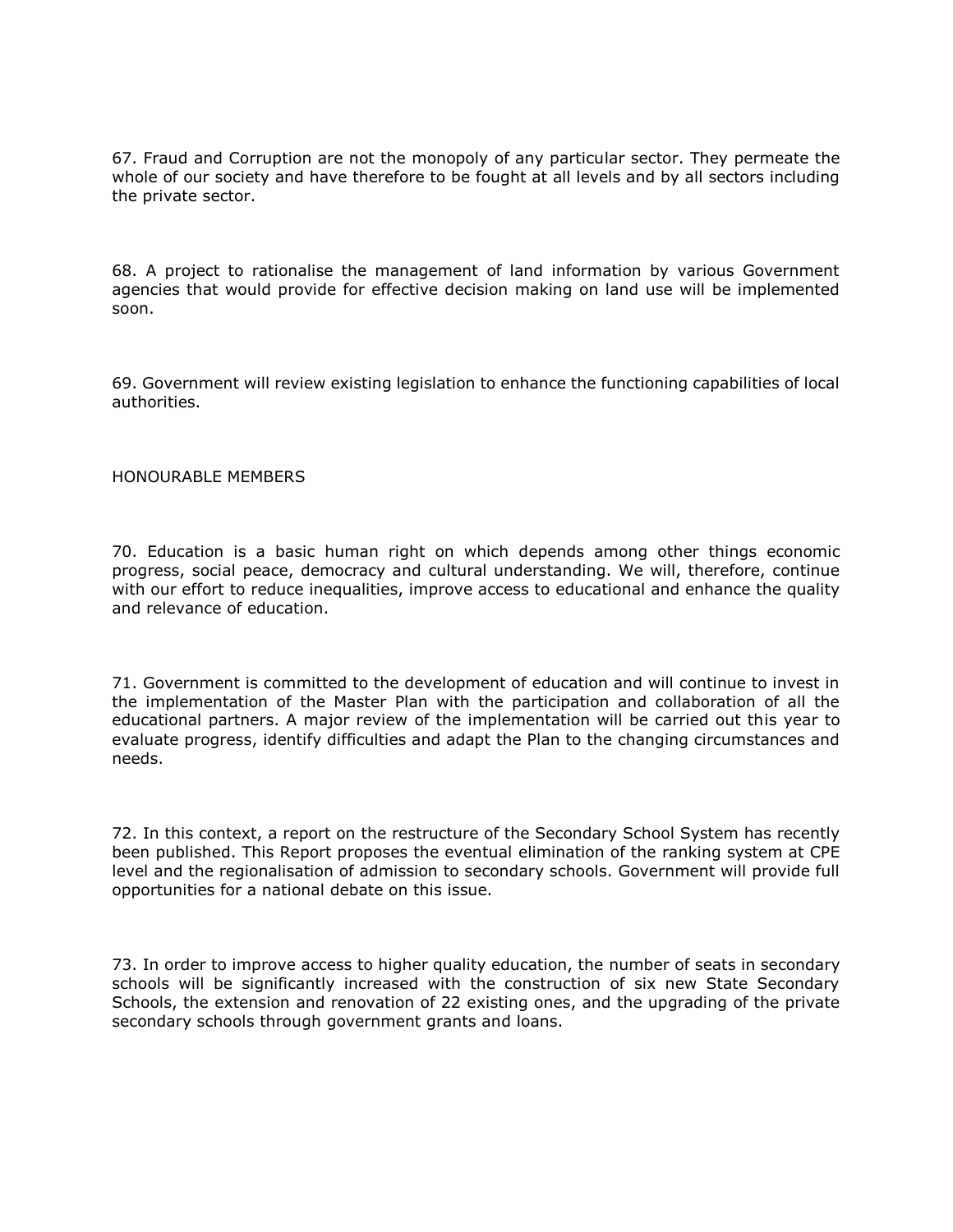74. Pre-primary education will continue to receive Government support. 25 primary schools will be extended and 4 new ones will be constructed.

75. Conscious of the importance of Science and technology in the improvement of the conditions of living and in the process of modernisation, Government will further promote the teaching of science and technical subjects by setting up a Rajiv Gandhi Science Centre in Bell Village, the laying of the foundation stone ceremony of which was held on 6 April in the presence of Mrs. Sonia Gandhi, a second Lycée Polytechnique in Rose Hill, and a nonengineering polytechnic at Pamplemousses.

76. With the completion of a new academic complex at the University of Mauritius, the number of under-graduates and post-graduates students is expected to increase from 2,500 to 5,000 by the year 2000. Opportunities for adult and continued education will be increased through broad range of distance education courses.

77. The Mauritius Research Council in collaboration with the University of Mauritius and other research institutions will establish the proper framework to ensure that research and Development and competitiveness. The Mauritius Research Council will support active participation of the private sector to set up the right interface between Government, the University and the Private sector.

78. Human Resource Development will be increasingly geared towards the lead sectors of the economy with emphasis to induce the economy to be highly productive through motivation, productivity enhancement, quality control and the familiarization with a whole range of new concepts of achieving excellence such as just-in-time management, flexitime management, zero defects and cost effectiveness.

79. Government will support the achievement of these goals by inculcating a culture of continuous upgrading and innovation at every level of society through a process of reengineering to strive for excellence within an environment of interaction, dialogue, incentives, work ethics and healthy competition.

80. The role of the Industrial Vocational training Board will be further enhanced by the functioning of new schools, amongst which the Hotel and Catering School at Ebene. In the field of training, Government will set up a Resource Centre to respond to the growing demand for skilled workers.

81. Government is presently examining the possibility of setting up an appropriate mechanism for ensuring equal employment opportunities.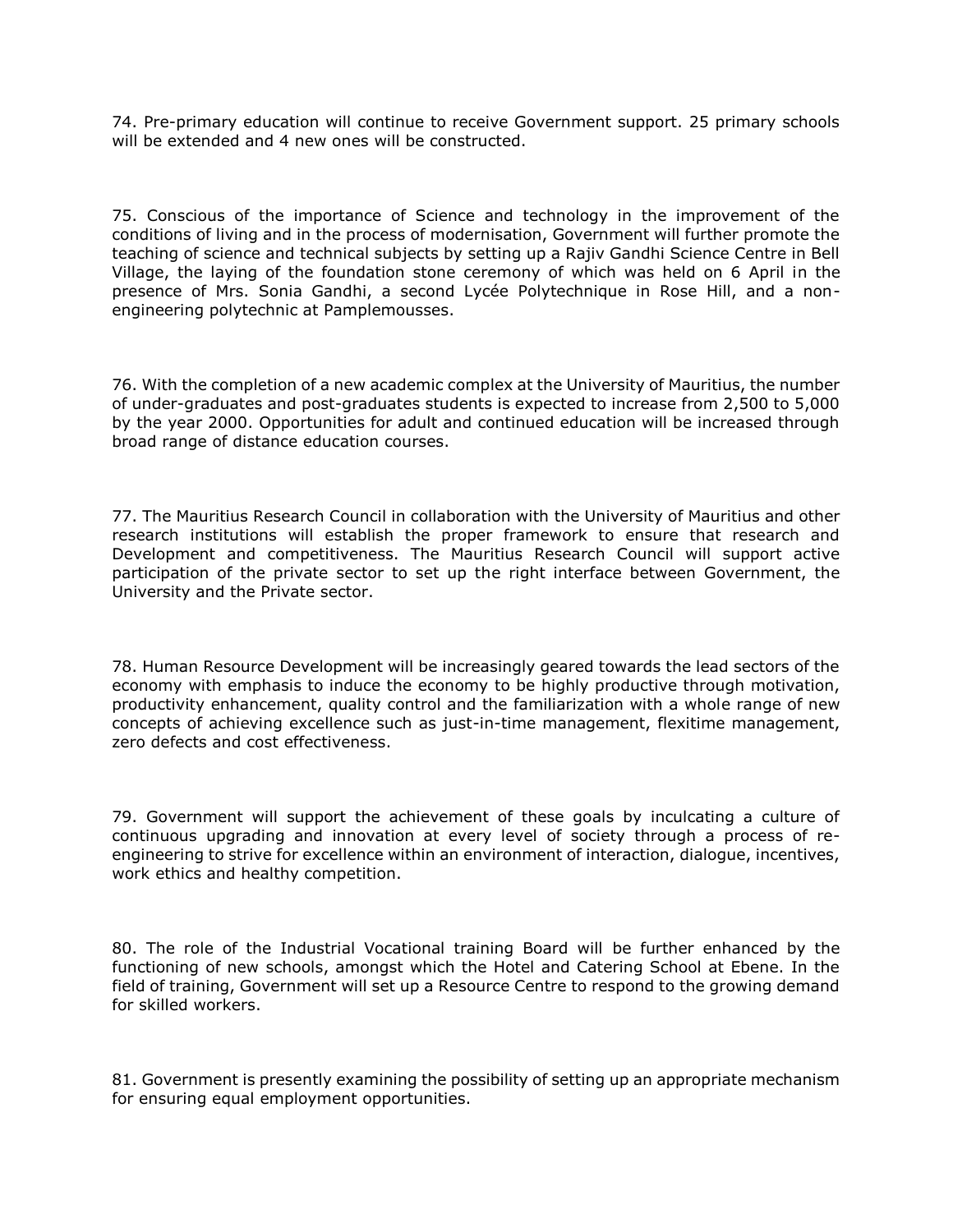#### HONOURABLE MEMBERS

82. In the context of the consolidation of the Welfare State, a Health Sector Reform Programme is underway to bring about drastic improvement to the service.

83. To improve Health Care through community based programmed the NCD Unit, the HIV/Aids Unit and the Nutrition Unit will be decentralised and will function under the direct supervision of Regional Health Directors.

84. The Preventive Medicine Sector will be re-inforced to maintain a healthy population. A new Environmental Health Laboratory will be set up at Reduit to assist in the monitoring of environmental health hazards and the enforcement of environmental standards.

85. Government proposes to introduce the Food Bill, the Dangerous Chemicals Bill, the Mental Health Bill, the Medical Council (Amendment) Bill and the Dental Council (Amendment) Bill to ensure, inter alia, a more effective control of dangerous chemicals, pesticides and food distribution for the safeguard of public health and ensuring maximum protection to consumers.

86. Government will set up a special scheme to support renal patients. An Organ Transplant Bill will be introduced shortly to establish the necessary criteria and also to regulate the use of organs from donors for transplantation.

87. In a bid to provide a health service, which is more accessible to the population, measures are being taken to keep open the Area and the Community Health Centres after normal working hours and during weekends.

HONOURABLE MEMBERS

88. Government stands committed to the protection of the Environment and the concept of sustainable development. The strategy for the implementation of clean technology will be reinforced. Legally enforceable standards for drinking water and air emissions will be promulgated in line with the policy to reduce pollution. In the context of the Solid Waste Management Programme, a sanitary landfill will be built at Mare Chicose and two additional transfer stations will be put up at Mapou and La Martinière. Quality of Life will continue to be improved through physical amenities and green spaces. Action is being undertaken to safeguard our biological heritage for future generation.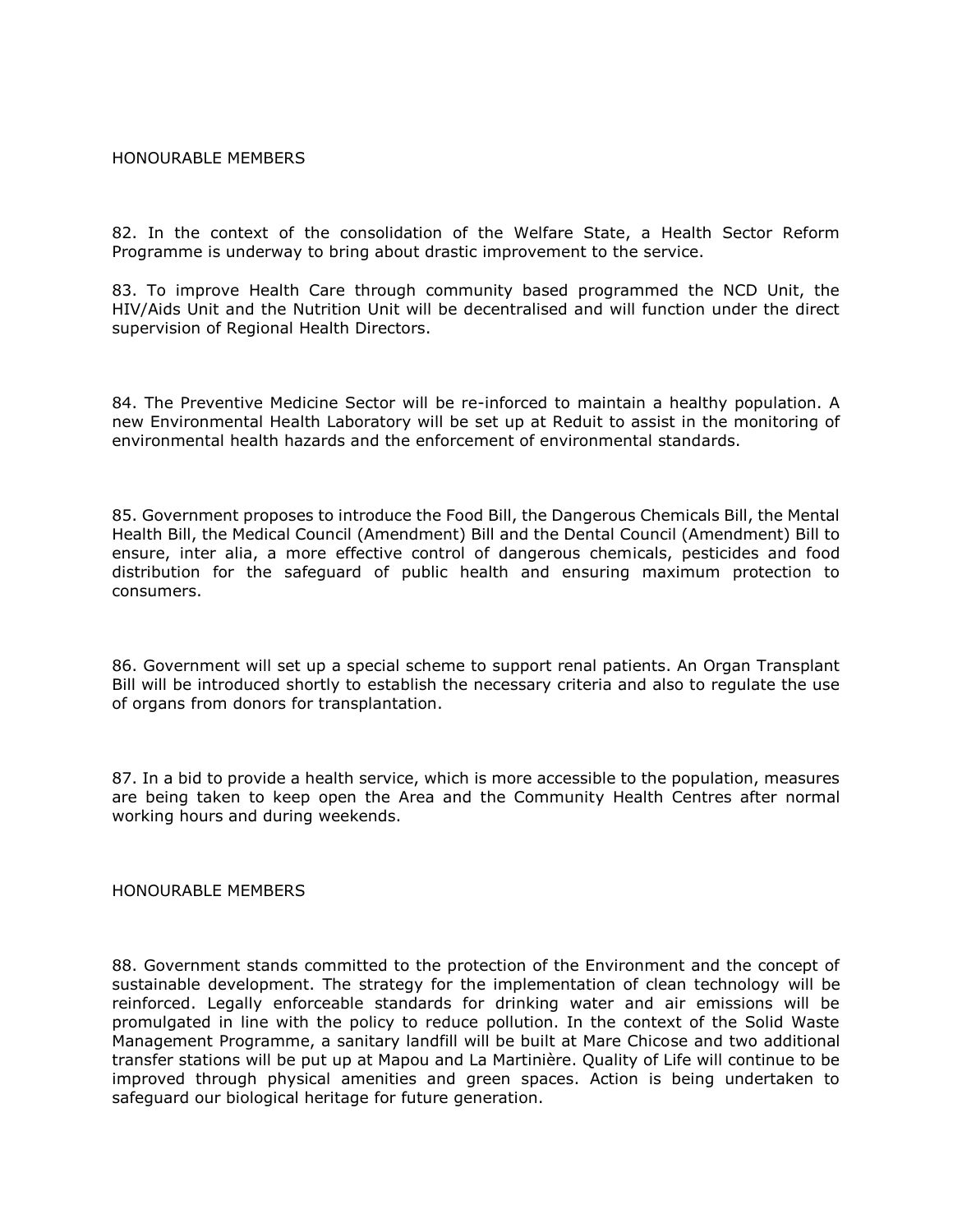89. The programme of works for beach protection will be extended to address erosion problems along the coastline. Efforts will also be made to honour our obligations under global and regional conventions to which Mauritius is a Party. In the same context, a study will be undertaken a find a long-term solution to the coastal erosion problems.

90. Government will ratify the International Convention on the Prevention of Pollution from Ships. In this context, a study will be carried out to determine the requirements for facilities, which Mauritius will have to install, as part of its obligations under the Convention for oil wastes from ships and their treatment.

91. The quality of the living environment of our fellow citizens in CHA Estates is also our prime concern. Government has already made heavy investment to render the quality of life in a number of such estates healthier and more pleasant. A second phase of this estate improvement programme is already underway, focussing on sewerage and surface water drainage.

92. Government will implement the recommendations of the Sewerage Master Plan, with emphasis on the rehabilitation of the existing sewerage network. There are however a number of urgent issues which need to be tackled immediately. Theses are the Grand Baie and Baie du Tombeau Sewerage Projects and the rehabilitation of the St Martin Project - Phase I.

## HONOURABLE MEMBERS

93. The primary role of the Police is to preserve and uphold law and order. The Police Force will continue to provide security to the citizens, defend our territory and prevent any ingress affecting the territorial sanctity of the State. The National Coast Guard as a unit of the Police Force will be better equipped for the surveillance of our Exclusive Economic Zone. In fact by next year an Offshore Patrol Vessel and a twin engine helicopter will be acquired which will considerably enhance the operational capability of the unit at sea.

94. Many provisions of our Law of Evidence are obsolete. A comprehensive Evidence Act will be prepared which will enable our courts to deliver justice without being obstructed by artificial restrictions.

95. The probation and after care service, through the setting up of family courts, will intensify its activities so that appropriate and timely intervention can be provided to families. The present legislation pertaining to young offenders, that is the Probation of Offenders Act, the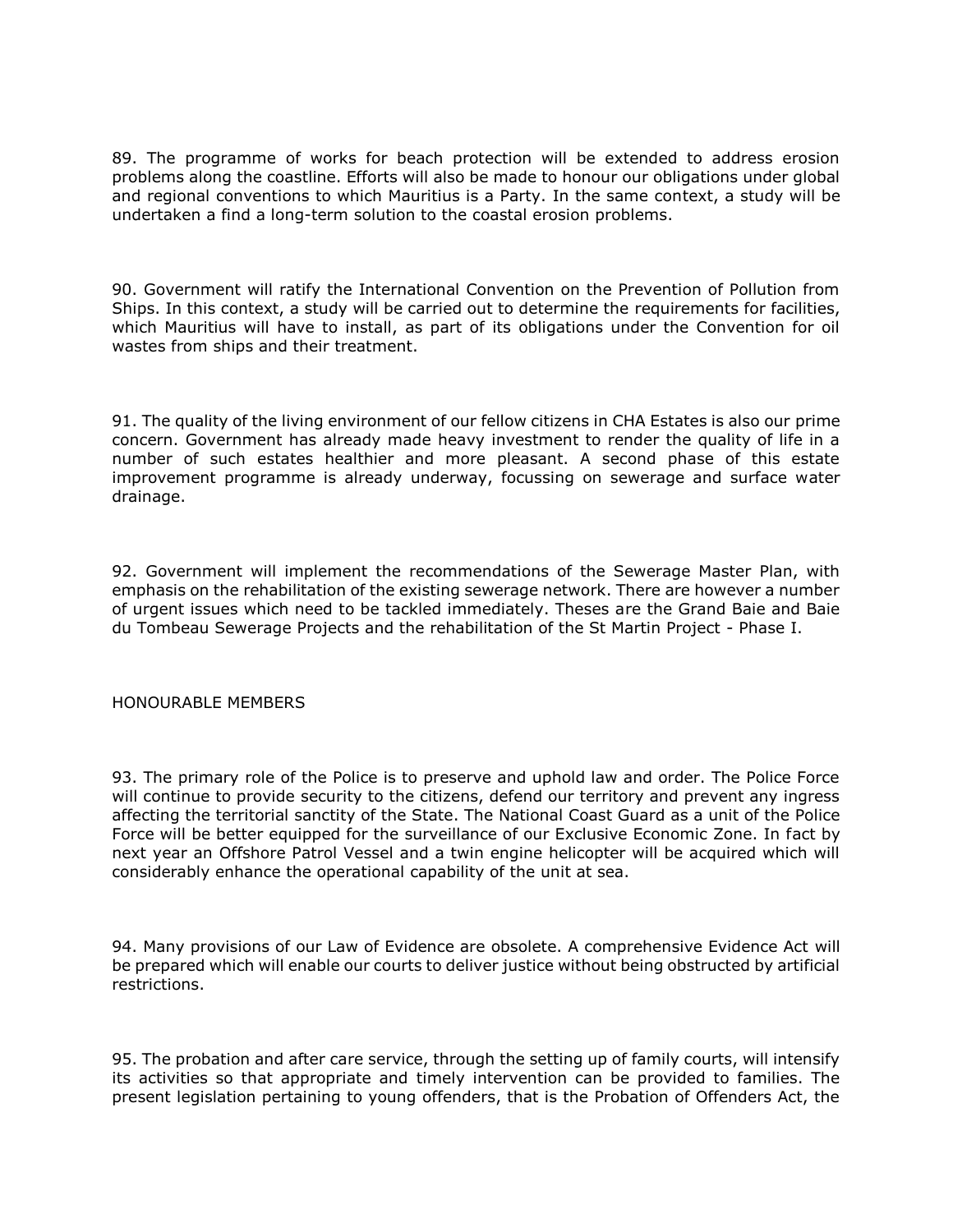Juvenile Offenders Act and the Reform Institutions Act will be up-dated in line with developments that have taken place in the rehabilitation of young offenders. Our action towards the treatment and rehabilitation of drug addicts will be intensified.

96. In its pitiless fight against drug traffickers and money launderers, Government will pass a new and more effective Dangerous Drugs Bill and a Prevention of Money Laundering Bill. The law, as it stands, enables us to catch underlings, but drug barons go on peacefully enjoying the fruits of their crimes.

97. The new laws will hit the drug barons where they are most vulnerable: when they try to disguise their ill-gotten gains as legitimate earnings. Banks and other financial institutions, which realise that they have a public duty not to become accessories by inaction, have readily agreed to report to a Money Laundering Control Service, money transactions, which cannot be explained except by fraudulent activities.

98. Law-enforcement agencies will thus be provided with adequate and efficient means to unmask major criminals and dismantle their gangs. People who have occasion to observe drug traffickers operating in their neighbourhood will be encouraged to come forward to share their information with the proper authorities, with the knowledge that, first they will be protected, and second, that swift and merciless action will be taken against the criminals who in order to get rich quick, do not stop at inflicting untold misery on our families, particularly our children. But the best law is only as good as those who enforce it. We must not let the Police alone or the customs along go into battle. The war will be won when in a great surge of enthusiasm the population, indeed the whole nation, knowing that its soul is at stake, rises against the common enemies of mankind.

99. Let this be considered as a special appeal we are making to the Nation at large so that together we may eradicate the drug scourge from our society.

### HONOURABLE MEMBERS

100. Through the National Development Unit, Government will continue in its effort to bridge the gap between the rural and urban areas and ensure that the citizens benefit from a sound and equitable economic prosperity.

101. The National Development Unit will continue to contribute for the provision of a better infrastructure through the improvement of road and electricity supply, adequate water supply, social facilities for community development and recreational opportunities for youngsters to improve their talents.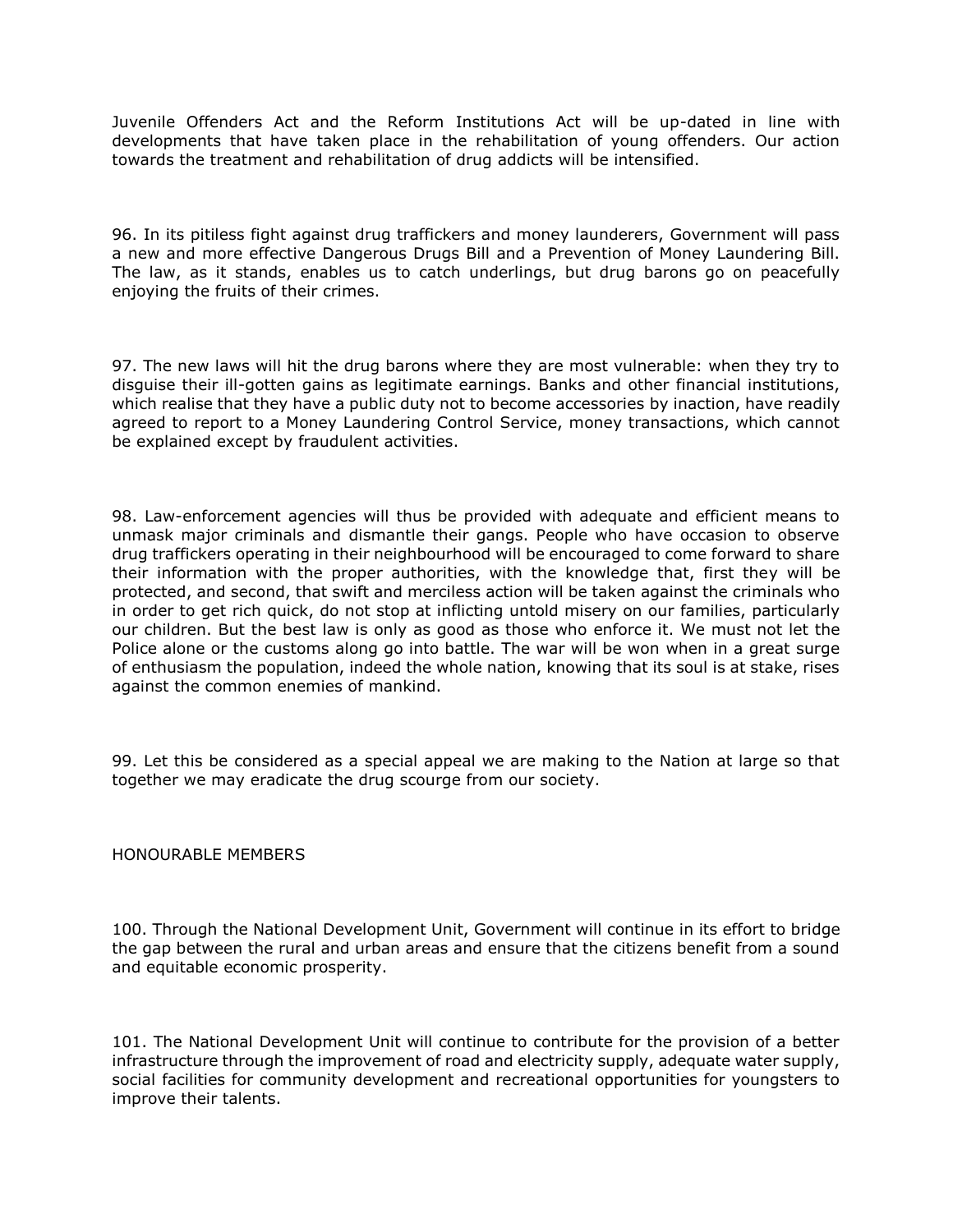### HONOURABLE MEMBERS

102. Government proposes to set up appropriate institutional framework to promote and develop leisure activities and amenities in Mauritius and Rodrigues. The objectives will be to enlist the support of the private sector to create a leisure industry to improve the quality of life of the population.

103. In its determination to provide better recreational facilities at the seaside, Government will continue to upgrade public beaches through the provision of better amenities.

104. Government is considering to set up a Turf Authority for the control and supervision of horse racing and betting in Mauritius.

105. Committed to the promotion of arts and culture, Government will consolidate the sustainable arts and culture development strategies through a series of measure and incentives. The National Arts Council will assume a predominant role in enhancing artistic creativity and cultural development. Artistic and cultural exchanges with friendly countries will be given a new impetus.

106. The Copyright (Amendment) Bill and the National Library Bill will be introduced into the Assembly.

107. Government will intensify its policies and programmes to promote youth development. A National Youth Council will be set up to formulate and implement national programmes. New measures are being introduced to create the necessary dynamism to allow the "Centres de Jeunesse" to function as regional institutions. National Youth Council Bill will be introduced into the Assembly soon. A white Paper will be published to define medium and long-term strategies for Arts and Youth Development.

108. Government stands committed to its policy of encouraging our best young sportsmen to achieve excellence in their chosen sports field by establishing National Training Centres in as many disciplines as possible.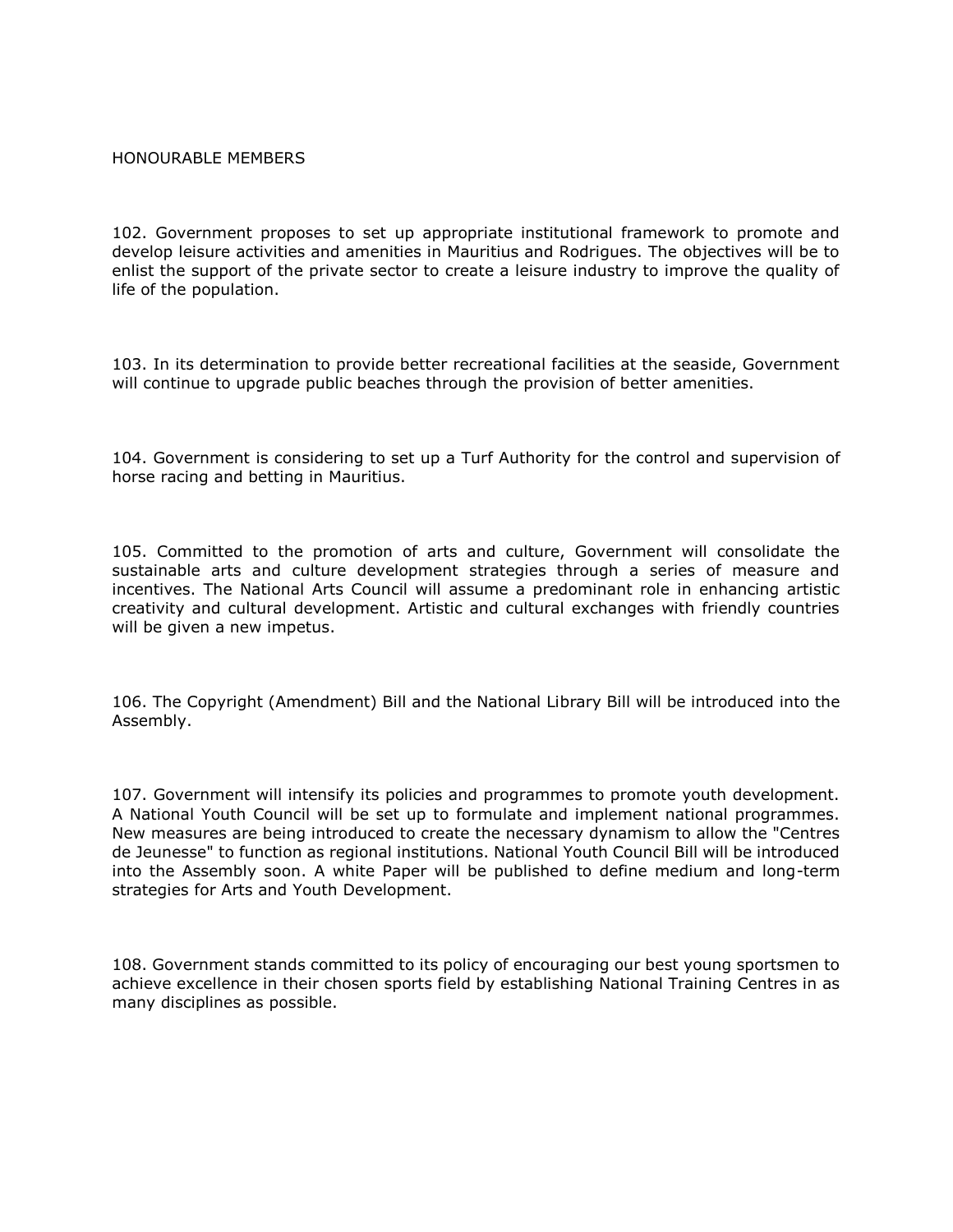109. In order to continue decentralising sports, Government will be starting very soon the building of new infrastructures in several disciplines in order to cater for as many sports federations as possible.

110. Government will continue to encourage the greatest number of Mauritians and Rodriguans to practise sports activities as a means for a better and healthier life. Sports facilities, all over the country will be put at the disposal of the population with special emphasis on the importance of encouraging all the members of the family to get involved in outdoor and indoor sports activities. We view with great concern hooliganism in places of public recreation and entertainment. Government will spare no efforts to curb and combat such antisocial behaviour and social evils.

### HONOURABLE MEMBERS

111. We are fully committed to the policy of "un toît pour chaque famille" and already about 80 percent of families own their houses. In line with its stated policy of providing greater access to housing for low income groups, Government will invest in the construction programme of a further stock of 2,800 housing units, both in urban and rural areas.

112. As regards the accessibility issue, loan conditions and procedures are being reviewed to cater for the target groups. In the same spirit, a very low cost housing project is now being implemented for the most underprivileged income groups.

113. Government is also conscious that the land market presently makes its difficult for lower and middle class income earners to purchase residential plots. Government will study various methods by which first time buyers may purchase land at more reasonable prices.

114. To consolidate the Welfare State, Government will provide maximum protection to the vulnerable groups of our society. The welfare of Senior Citizens will continue to be in the forefront of our national policies. In this context, the construction of the recreational Centre for the Elderly at Pointe aux Sables will start soon. Special efforts will be made to integrate disabled children in mainstream schools.

115. Following the Copenhagen Declaration of the World Summit for Social Development which has laid emphasis on the need to integrate deprived and marginalised groups, the rehabilitation and integration programme in favour of citizens with disabilities is being given a new impetus. Government is undertaking a study to identify the pockets of poverty, assess the cost-effectiveness of existing social services and design new and more effective policies.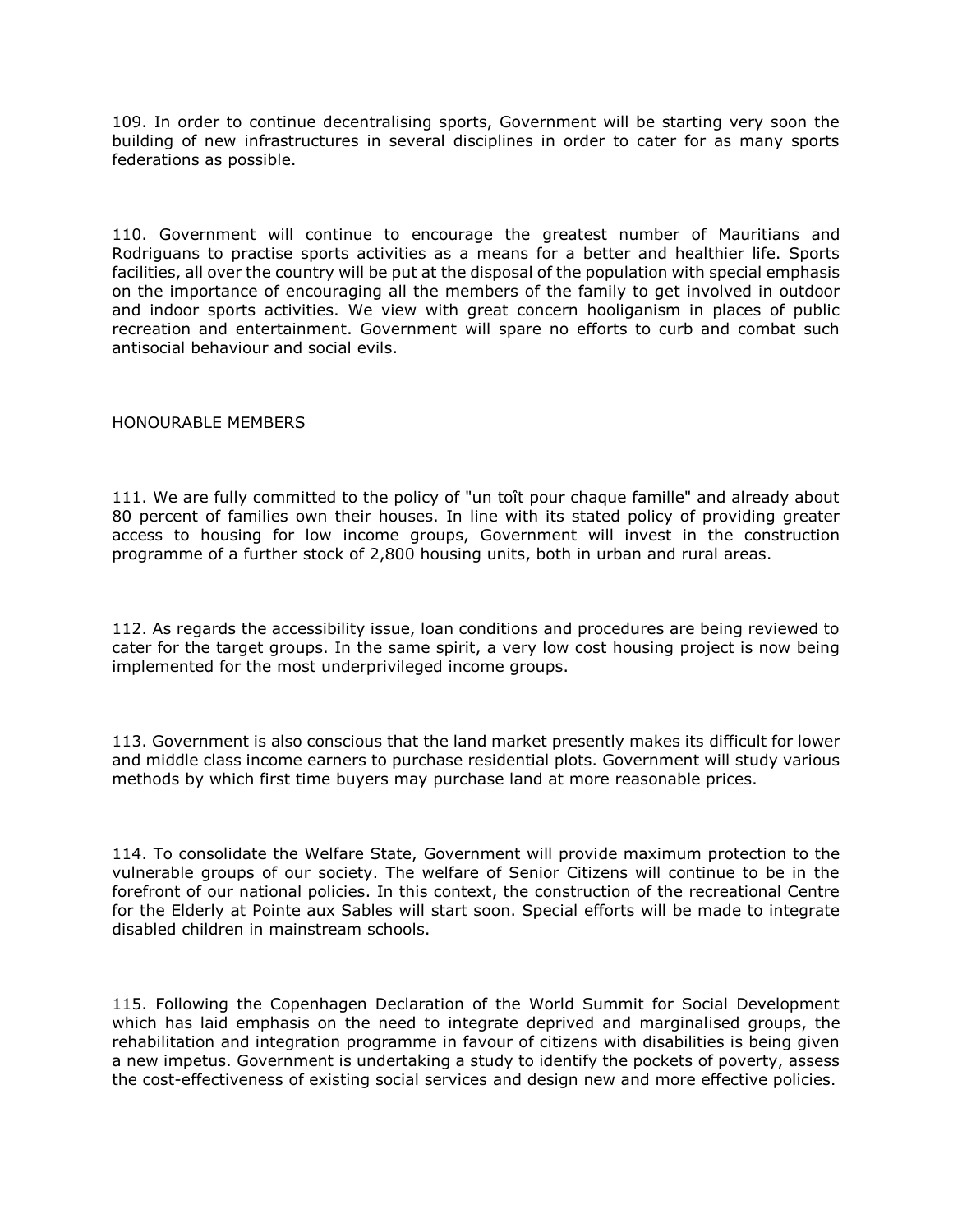116. Government as a caring one will continue in its endeavour for more equity among the social partners with a view to consolidating social justice. Legal provision on industrial relations will be reviewed, and great emphasis will be laid on the improvement of the working environment. Special attention will be given to working women.

#### HONOURABLE MEMBERS

117. Consistent with its policy of removing all gender discrimination, Government will amend Sections 16, 20 and 22 of the Constitution. This is seen as a decisive step in the process of placing women on an equal footing.

118. Government fully recognises the private role played by women in the economic and social development of the country and reaffirms its unflinching commitment to reinforce measures, which will continue to create an enabling environment for their further emancipation and progress. The policy-framework enunciated in the White Paper for Women in Development will be translated into programmes and projects geared towards the empowerment of women through improved access to education, and specialised health services. Government has prepared a "Survey on Women's Role in Economic Activity". The study proposes several measures, which will improve women's involvement in the labour market, while retaining the quality of family life.

119. To face the new situation created by a number of women joining the labour force, Government will extend the provision of childcare facilities. Measures will be taken to ensure that adequate and up to the required level of care is provided to children in creche and other day-care centres.

120. After the boost provided by the International Year of the Family, we intend to pursue the efforts started and to encourage new initiatives with a view to fostering the family spirit and to protecting the family against the threats of materialism and individualism and other evils of society.

121. Government will introduce a Domestic Violence Bill to discourage domestic violence and will continue to develop and strengthen support services for such victims. The Family Counseling Service will be expanded and improved and the Shelter for Women and Children in Distress will become fully operational. An in-depth survey on Child Abuse will be carried out to evolve a plan of action to combat this scourge.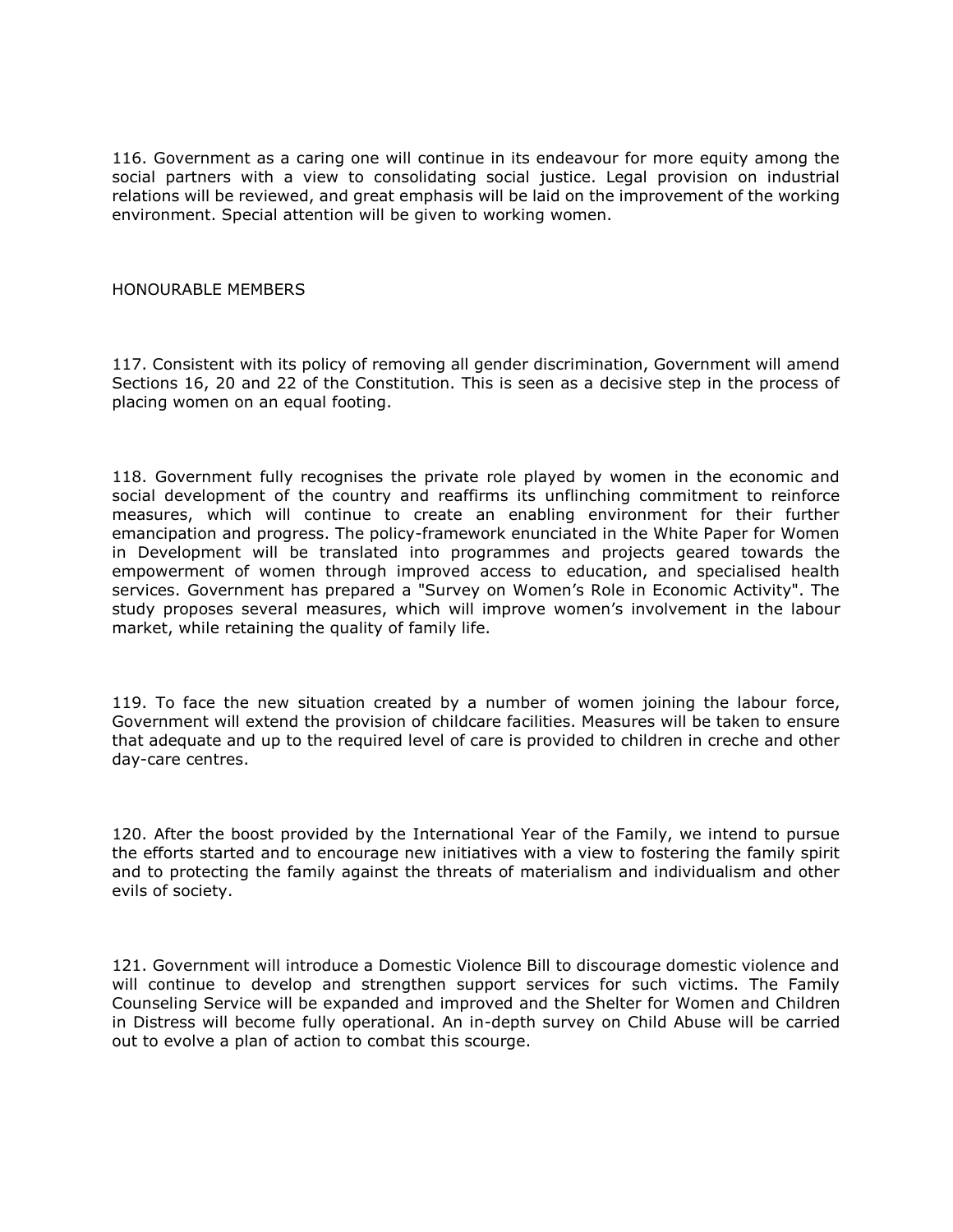#### HONOURABLE MEMBERS

122. Government will ensure that the interests of consumers are fully safeguarded. In this context, consideration is being given to the introduction of appropriate mechanism to deal more expeditiously with consumer complaints. In addition, the policy to combat monopolistic and restrictive trade practices will be reviewed to instill a greater measure of competition, which will be in the overall interest of consumers. More emphasis will also be placed on consumer education so those consumers are fully aware of their rights.

### HONOURABLE MEMBERS

123. Government will review the management and development of the Outer Islands to enhance the quality of life of its residents to ensure a rational exploitation of the resources. In regard to the St. Brandon group of islands, the restoration programme of the islets and its surrounding lagoons will be undertaken.

124. The present legislation will be amended to give executive powers to the Rodrigues Local Council in order to enable local representatives to take and implement decisions to meet the aspirations of the population of Rodrigues.

125. As far as development of the Island of Rodrigues is concerned, a study is underway to develop and integrated market strategy for the agricultural sector. The report will map out a marketing development plan for crops, livestock, fishing and other agricultural produce available in Rodrigues. The Venture Capital Fund which will be launched very soon will assist fishermen, small scale enterprises, farmers and planters to acquire better quality equipment in order to increase production. The programmes for reforestation and coastal protection will be strengthened in order to limit damage caused by erosion. A Rodrigues Physical Development Plan will be published soon to ensure the judicious utilisation of the resources of the Island.

126. A master plan for the development of the port area and the newly reclaimed land in the region of Port Mathurin has been prepared. The recommendations include the construction of a passenger terminal/administrative block, a new quay, a store and a container park. The recommendations are under consideration and implementation will be in a phased manner.

127. Work in progress at the Plaine Corail airport will be completed to allow night flights. Changes will be brought to the terminal building to allow a better flow of passengers and ensure effective control.